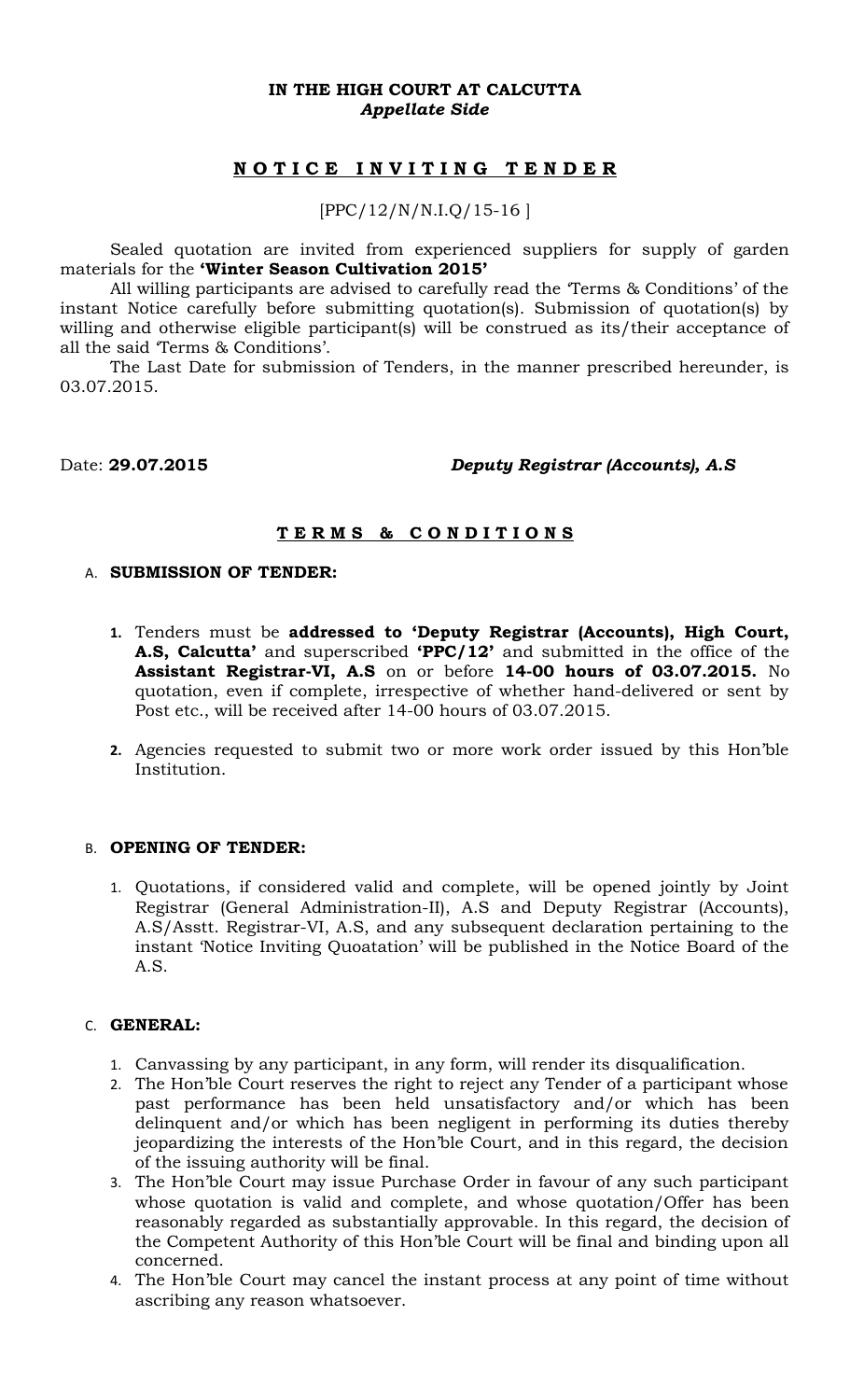- 5. Subsequent to issuance of Purchase Order, the selected participant shall have to strictly adhere to the Sub-Clauses contained in Clause D hereunder.
- 6. The administration of this Hon'ble Court may have to move the Government of West Bengal for administrative approval and/or sanction of required funds, and payment shall only be released upon obtaining such approval/sanction.

## D. **POST-SELECTION DUTIES AND OBLIGATIONS OF SELECTED SERVICE PROVIDER**

- 1. The selected participant will be responsible for hassle free performance of the said garden materials, and shall be liable for any defect arising out of its faulty servicing and/or negligence and/or mishandling.
- 2. The selected participant **shall not increase such approved rate** before the expiry of the said term.
- 3. The Hon'ble Court's administration may, if considered necessary, employ and/or engage any competent and/or qualified third party agency to evaluate the overall performance of the selected service provider.
- 4. In case of detection of any irregularity etc. in service and/or irregularity and/or recurring delinquency of the selected service provider, the administration of the Hon'ble Court may take any such punitive action or actions as it may consider appropriate, apart from stopping pending payment(s), if any.
- 5. In case of any disputes arising between the administration of this Hon'ble Court and the selected service-provider, such disputes shall be settled by the Purchase Committee presided over by the Registrar General of this Hon'ble Court in any of its meetings, and the venue of such meeting shall be Calcutta High Court.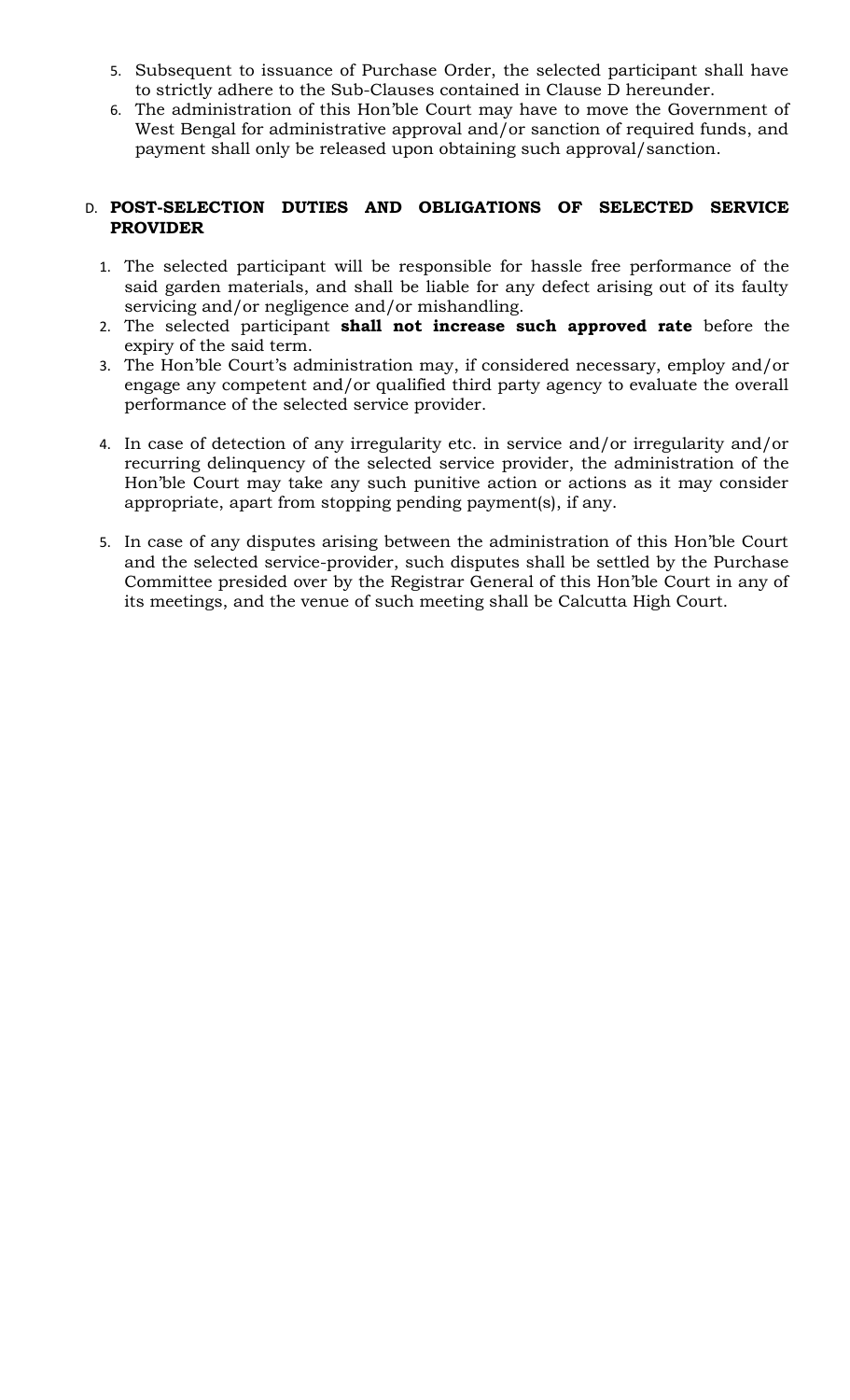6. Suppliers are requested to furnish the cost of the seeds and manures mentioned below.

|                |                |                     | $\sigma$                                 |
|----------------|----------------|---------------------|------------------------------------------|
|                |                |                     |                                          |
|                |                |                     |                                          |
|                |                |                     |                                          |
|                |                |                     |                                          |
|                |                |                     |                                          |
|                |                |                     | The following Material and Pestisides    |
|                |                |                     | for Courts Gargen for Winter Cultivation |
|                |                | $(2015-16)$         |                                          |
|                | SI.            |                     |                                          |
|                | No.            | <b>MATERIAL</b>     | Quantity                                 |
|                | $\mathbf{1}$   | Metashid            | 250 Gr.                                  |
|                | $\overline{2}$ | Pipe $1.\theta$ "   | 200 Ft.                                  |
|                | 3              | Foratec             | 2 Kg.                                    |
|                | $\overline{4}$ | D.A.P.              | 5 Kg.s                                   |
| $\overline{a}$ | 5              | stramil             | 5 Kg.s                                   |
|                | 6              | Super Phosfet       | 5 Kg.s                                   |
|                | $\overline{7}$ | Margosa Oil<br>Cake | 5 Kg.s                                   |
|                | 8              | Mustard oil cake    | 5 Kg.s                                   |
|                | $\overline{9}$ | Bone dust           | 5 Kg.s                                   |
|                |                |                     |                                          |
|                | 10             | Soil                | 1 Lorry (300 C.F.T.)                     |